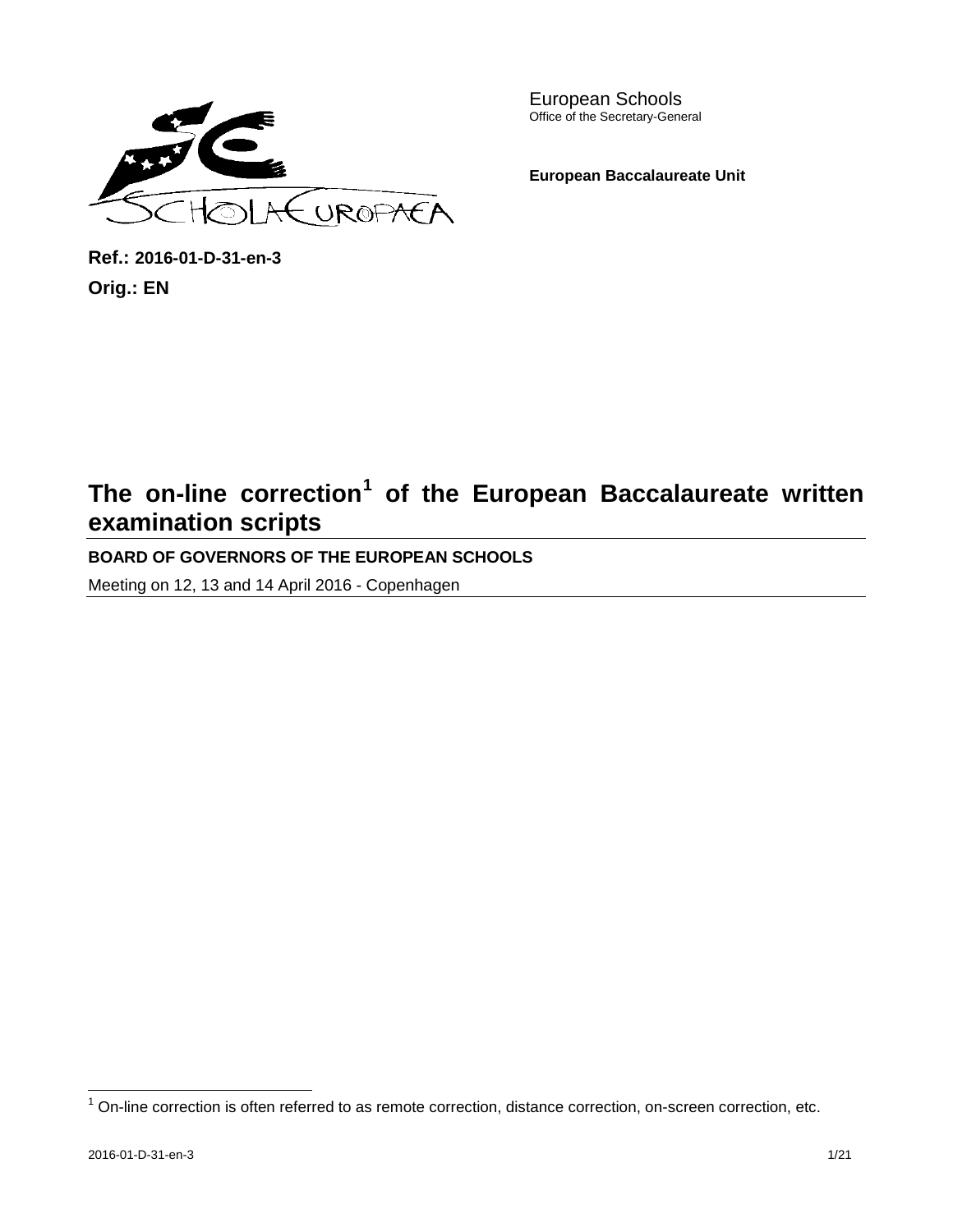## **Background**

The Board of Governors held in the  $1<sup>st</sup> - 3<sup>rd</sup>$  December 2015 in Brussels decided to endorse the following proposals in the document "Moving towards on-line correction of the European Baccalaureate written examination scripts" 2015-09-D-20-en-5

**A)** Abolition of the decision taken by the Board of Governors at its meeting in Brussels on 6-8 December 2011 which approved the following arrangement: *"The first marker and the second marker are teachers working in the European School system and external to the examination centre where the student is taking the Baccalaureate examinations",* since this practice has never been implemented and is contrary to all recommendations*.* Continue with the second correction being done by an external marker.

**B)** The principle of implementation of an online correction system as described in document "Moving towards on-line correction of the European Baccalaureate written examination scripts" 2015-09-D-20 en-5 (approved version) for the 2017 European Baccalaureate session, on the basis of cost neutrality in the long run.

The on-line correction system would stay a blended model with 1or 2 days' face-to-face meetings in decentralised correction centres. It would be supported by a suitable training scheme focusing on enhancement of the quality of assessment.

Organisational details of the project were presented at the February 2016 meetings of the Board of Inspectors Secondary and at the Joint Teaching Committee. Further organisational and financial details were submitted to the Budgetary Committee of March 2016.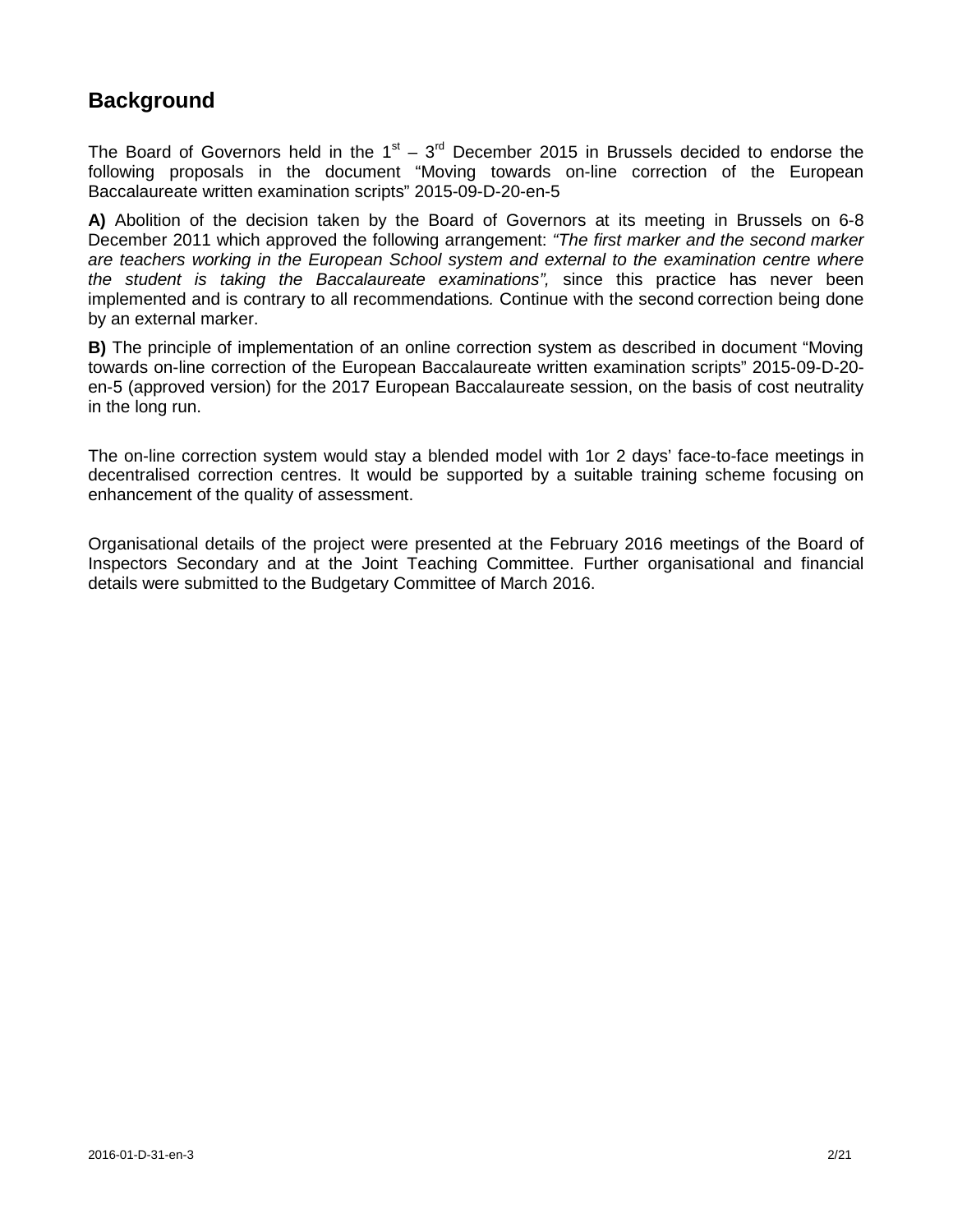## **1.- Basic technical specifications of the tool for the on-line correction**

The on-line tool should have 3 **modules** automatically interconnected among them:

- Administration
- Scanning
- Correction

The interface must be user-friendly, multilingual (preferably EN, FR, DE) and with customized branded skins with the European School logo.

The corrector module must be web-based.

The administration and scanning modules/software must run on the Windows operating system. (Preferably not web-based). They must foresee compatibility with at least the three last versions of the operating system. They should be able to be updated alongside the updates of the operating system.

Web-based module(s) must run on most standard web browsers: Internet Explorer, Google Chrome, Safari, Firefox, etc. (Responsive interface)

Web-based module(s) must be compatible with all common operating systems in hand-held devices: Windows, Mac, Android… A dedicated appliance for each or a responsive interface.

For web based modules, it is preferred that no plug-ins or installation of other software is required. If so, no need to have administrative access on the computer to install the plug-ins.

For web based modules a secure and encrypted connection is required.

Access to modules/softwares must be password protected. Possibility to define a strategy for the passwords: complexity, lifetime, auto-blocking after several failures, recovery methods…

For the scanning and administration modules, integration in a larger work environment must be possible. (Files automatically renamed and stored in structured folders)

Sign-on compatible with the Active Directory of the European Schools.

Bi-directional communication with other systems in the European Schools working environment: SAP, BO, SMS… must be granted. Possibility to use Microsoft PowerBI or SAP Business Objects to produce statistics, dashboards, etc. would be an advantage. Read access to the data base.

Possibility of automated transfer of data between data bases and to receive all pdf files containing the results of the corrections in structured folders.

All modules must be provided of an interactive on-line training module and a help and troubleshooting query panel. High-level support for all users in case of troubles.

## **Data security**

Data security will be a key issue.

Data (main servers, backup, tests, development servers...) must be stored in Europe and only in Europe.

The supplier must provide backup and high-availability (SLA).

The supplier (and all its sub-contractors) must be fully compliant with the European Regulation (data protection - European directive 95/46/CE).

Any transfer of data over a network must be done over an encrypted connection.

ISO 27001 certification is an advantage and it is required for the supplier of the servers.

The supplier must bind itself not to transfer the data outside of the European Union or to outsource any of the data to countries outside of the Europe Union.

The supplier must be registered with Office of the Information and Data Protection Commissioner All sensitive data must be encrypted in the database.

Servers not shared with others customers is an advantage.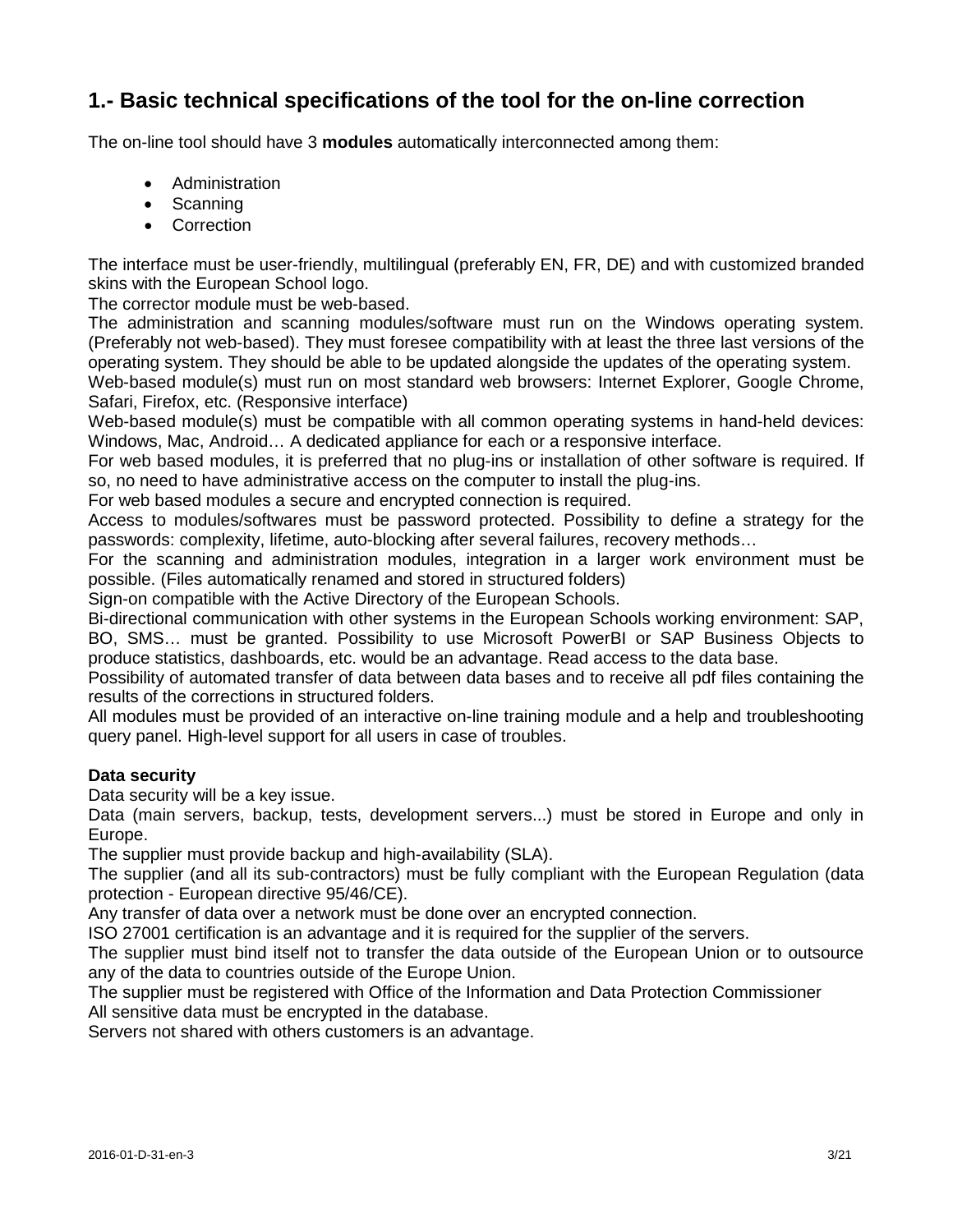## **Audit**

The system must include an auditing tool (User date, Location, IP addresses, Time and Date, Scope of change, Original Value, New Value,…). Also all log-in attempts, security events, systems errors must be logged and reported.

## **1.1 Scanning module**

This module must be used in all European Schools and Accredited European Schools. It must be fully compatible with the choice of scanner made for all schools following the instructions of the European Schools IT Unit.

Scanning must allow different paper format up to A3. Duplex scanning in colour, high speed USB connexion. High speed processing.

The module must provide anonymization of the scripts.

The scanned scripts must be automatically compressed, labelled and stored by school, subject, first corrector, second corrector…

Upload to the secure main and backup server(s) must be made automatically with a secure and encrypted connexion.

Generated files must have a common standard format or be easily exportable (MS Word, PDF…)

This module must be error-free. The module must have scanning error detection and provide userfriendly troubleshooting.

## **1.2 Administration module**

This module will be managed by the European Baccalaureate Unit. Through it, the European Baccalaureate Unit will be able to assign or define different roles and permissions for the use of the different modules.

This module must allow:

Creation of new users, Management of all users

Check-up of uploaded scripts

Control of absent candidates

Automated random allocation of external corrections

Manual allocation of external correctors

Automated or manual allocation of item-level correction

Automated or manual allocation of a third corrector (in the case of mark disagreement)

Customization of the correction parameters for each examination / items

Introduction of all reference elements for correctors: marking scheme and grid, correction criteria and guidelines and/or suggested answers.

Automated calculation of the final mark

Introduction of moderation parameters for a whole exam, one or several items. Automatic recalculation of marks.

Filter tool to apply modifications or moderations to examinations in a particular language section only, for example.

This module must also contain reporting and control tools:

Average mark per item Average mark per examination Deviation per exam / per item between first and second corrector Standard deviation / deviation thresholds per item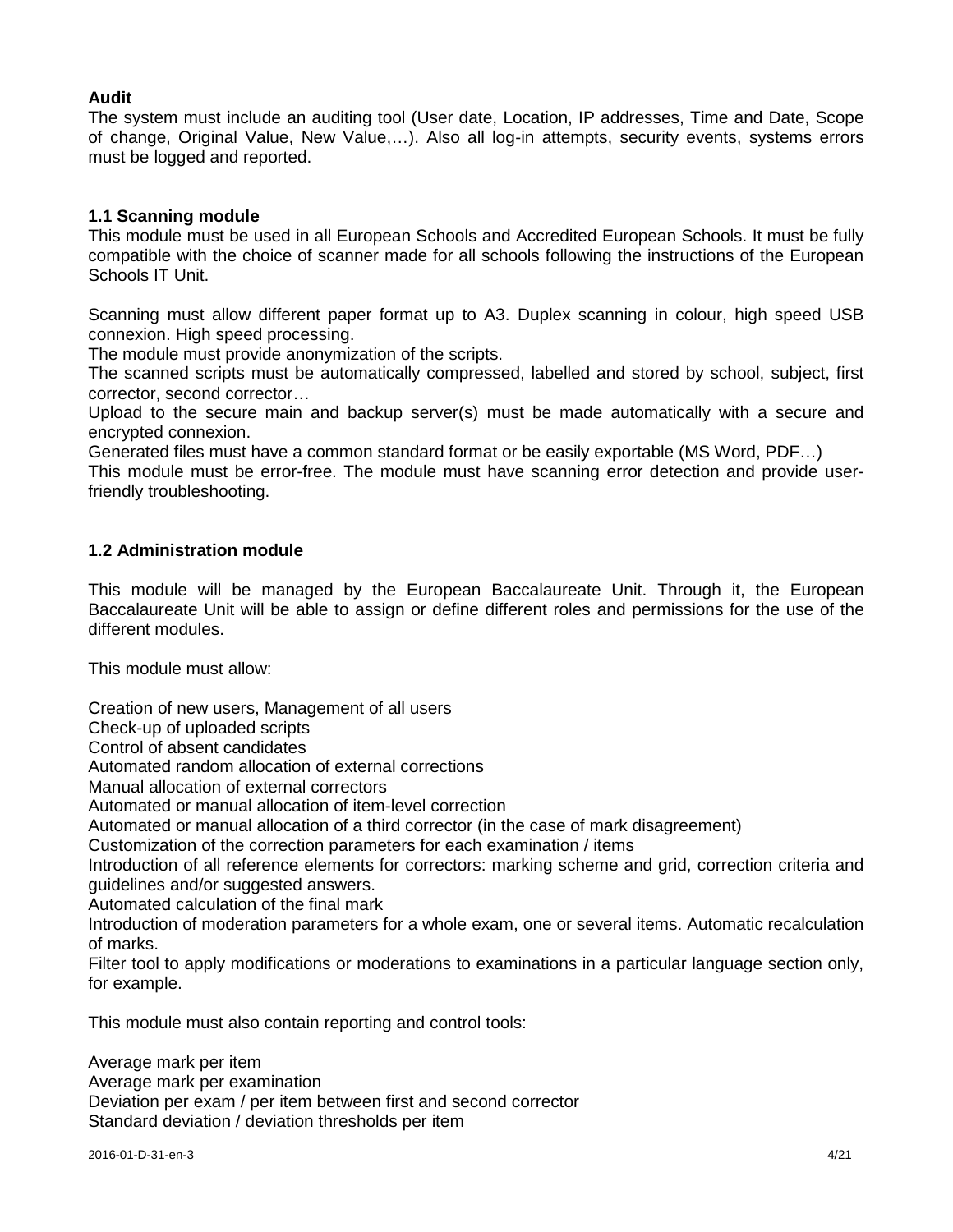Corrector performance report. Averages, deviation. Automated alerts on deviation trends Possibility of seeding Possibility of mark validation.

This module must also offer:

Search tools with several criteria (year, subject, school, section, candidate name…) Secure customizable and manageable communication tools (synchronous/ asynchronous)

## **1.3 Correction module**

Must be web-based

Preferably html5 based, no need of installation of other software.

Secure connection and encryption

Possibility of use on hand-held devices on different operating systems: MS Windows, Android, Apple, etc. (Responsive interface)

User-friendly, multilingual interface

Contain all necessary reference documents at the reach of a click (assessment criteria, suggested answers…)

Follow-up of corrector performance: time invested to correct per paper, possible limitation of number of papers to correct per day…

Support all features of the correction model described in point 2 (below) in this paper.

## **2.- The new European Baccalaureate written examination correction model.**

The proposed model will retain all the current elements contributing towards the quality of the assessment. The adoption of on-line correction tools will bring some advantages and improvements and contribute to enhance the transparency of our assessment processes.

These are some key features of the new model that will have to be supported by the on-line tools:

### **Scanning of the examination scripts**

The scanning of the scripts must be made in each examination centre. The scripts will be compacted and uploaded automatically to a secure server with an encrypted connexion and any bandwidth. This means that the original paper scripts will be always in the possession of the school, thus eliminating the risks derived from the transportation of the scripts to the correction centre.

The scanning of the examination scripts will allow scripts to be available earlier for second correctors. This can have the following advantages:

- Extension of the correction period for second correction (now limited to 4 days)
- Possibility of reducing the number of external correctors (now necessary a larger number since the maximum number of papers that can be corrected in 4 days is 60)
- Wider choice of second correctors (now limited to those who can be freed from work in the middle of June and travel 4-5 days to Brussels).

### **Anonymity**

Anonymity of the scripts will result in the unbiased assessment of candidates. This will be automated during the scanning process.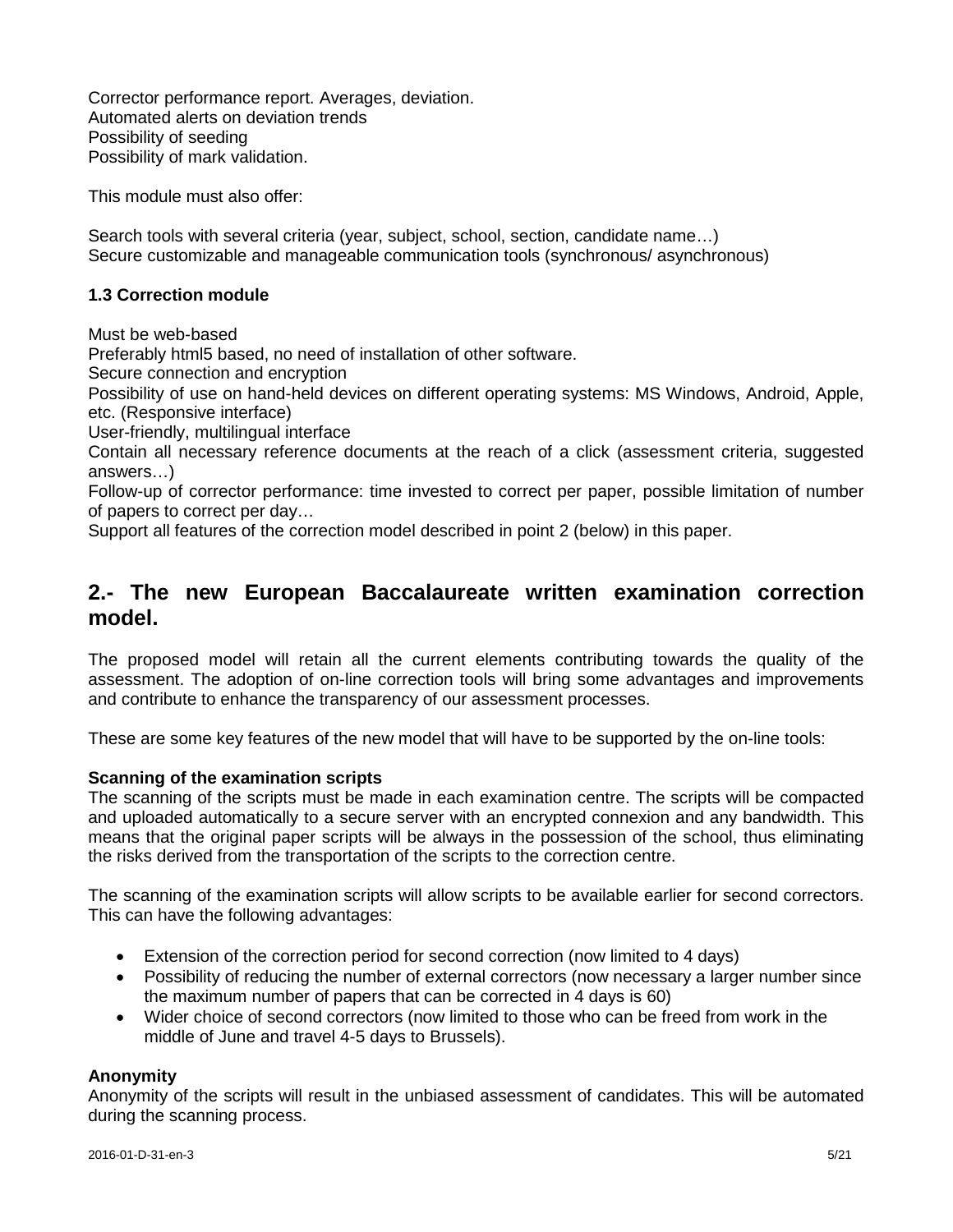### **Criteria referenced**

All examinations are accompanied by a marking scheme and grid, correction criteria and guidelines and/or suggested answers. These are known to the correctors and serve as a benchmark to assess the examinations and award marks.

The more concrete marking schemes and correction instructions are the more reliable the assessment becomes. Correctors will have all these elements integrated in the on-line tool. They will be available at all times during the on-line correction process at the reach of a click.

#### **Multiple correction and marking: Internal / External**

The on-line tools allow that the same script can be corrected by more than one corrector. In our system, every script is corrected twice. A third corrector can be involved if there is a mark disagreement of over 2 points between the two correctors.

#### **Item-level correction and marking**

On-line correction tools will also allow the possibility of different questions (items) in the same script being corrected by different correctors. This could be useful to allocate the more complex questions to correct to more experienced correctors.

Item level correction prevents correctors to be biased by the context, i.e. by the questions they have corrected in the same script.

### **Random allocation of the scripts**

On-line correction tools will allow distributing evenly scripts from different schools to different correctors. Nowadays, so as to simplify the logistics, it is normally one corrector that corrects all the scripts from the same school.

#### **Blind correction**

On-line correction tools will allow scripts to have marking signs, symbols and comments without them being accessible to the second corrector, so that the second correction will remain unbiased.

However, all these elements will be accessible to the third corrector (in the cases of mark disagreement over 2 marks), the inspectorate and European Baccalaureate Unit. Those elements must also be easily transferable to the necessary parties in the case of an appeal, as foreseen in the Arrangements for Implementing the Regulations of the European Baccalaureate.

#### **Mark agreement and calculation of the final mark**

The on-line tool will take care that the following processes are automated:

The final mark will be the mathematical average of the marks awarded by both correctors.

If there is a difference of more than 2 marks between the marks awarded by the two correctors, a third corrector must be brought in. The third corrector will be selected automatically by the on-line tool. This will have to be validated by the inspector. Alternatively, the inspector will be able to decide on the appointment of the third corrector. The third corrector will be made aware of all marks and comments and s(he) will award a third mark that needs to be equal or between the highest and the lowest mark awarded by the first and second correctors. This will be the final mark.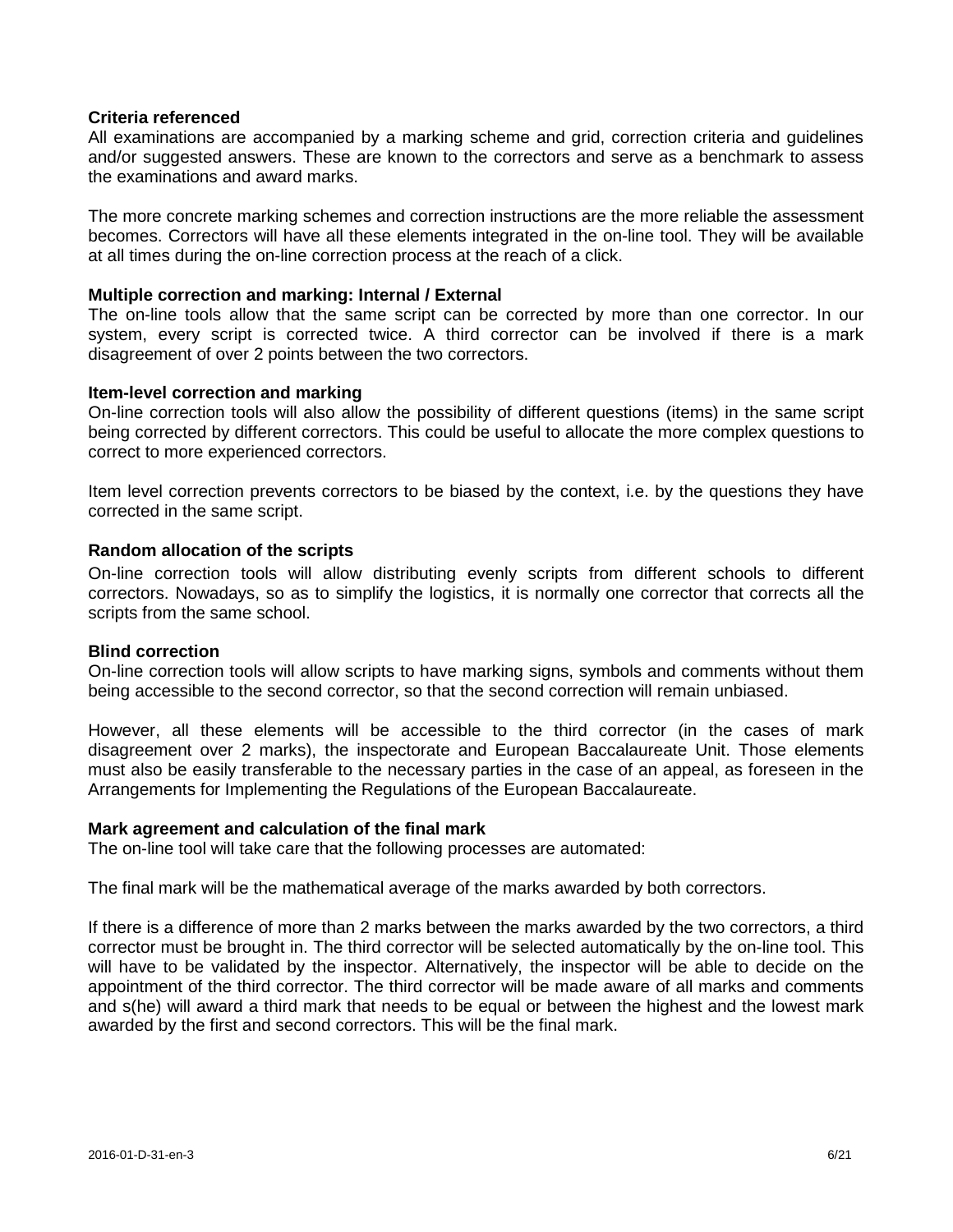### **Absence of transcription or addition errors**

The on-line correction tool will alert the corrector when items have not been corrected or marked. Marks will be added automatically. Therefore, errors derived from transcription or addition of marks will be avoided.

#### **Blended model**

The first correction is carried out internally by the teacher of the candidate in the European Schools and the Accredited Schools.

The second correction is carried out by a corrector external to the European School system in a correction centre (European Schools) where 1 or 2 days' meetings will be organised between the inspectors and the external correctors in order to discuss correction guidelines and practice. Training and assistance on the use of the on-line tool will be provided.

The correction centre may be a single one or different correction centres. An example of decentralised correction centres is shown in Annex II.

After the face-to-face meetings, the correctors will continue their work remotely. The on-line tool will allow troubleshooting, a help line and secure communication with the inspectorate and the staff in charge of giving assistance and support.

#### **Retrieving evidence and accessibility to corrected scripts**

Corrected scripts would be easily accessible since they would be stored in a secured server accessible anytime from anywhere. This would also eliminate the difficulty of retrieving documents in case of appeals and especially during periods where many members of the staff in the schools are on holidays.

#### **Correctors training**

The on-line correction tools must be easy to use. There must be an on-line tutorial and a help-line. The electronic tools be web-based so that no software needs to be installed in the correctors' own computers.

In a blended system, face-to-face training will be foreseen for internal and external correctors. Assistance for correctors and short refresher trainings will be provided each session.

#### **Corrector's assessment**

The on-line tools will be able to inform on correctors' performance. Analysis of standard deviation on the corrected items or papers must be possible.

The use of seeding or validation will be possible, especially for new correctors.

#### **Secure communication**

On-line tools have secure communication channels so that the inspectors responsible for a subject can communicate (synchronous and asynchronous) with the correctors.

Inspectors will be able to release special instructions or recommendations for correction on account of the relevance of possible issues reported during the examination proceedings.

#### **Possibility of moderation**

The on-line tool will allow automated recalculation of values either for the whole examination or for individual questions as a result of the modification of values in the different questions of an examination or due to the cancellation of one or several questions.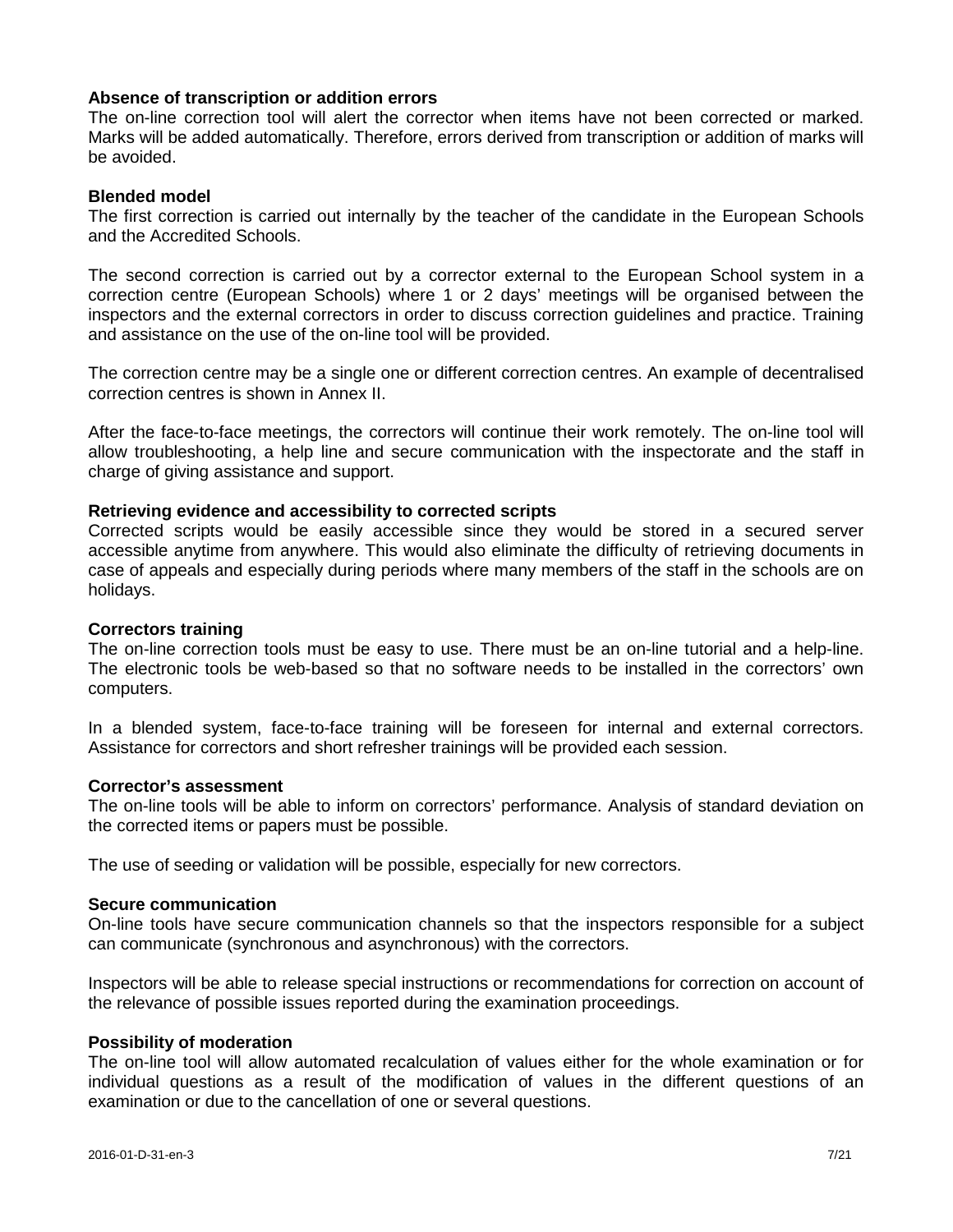## **Monitoring of the correction process**

On-line correction tools must allow monitoring and validation of the correction process. They will provide immediate access to statistics on performance.

## **Marks transfer to SMS**

The on-line tool will offer the possibility of automated transfer of marks to the School Management System in use.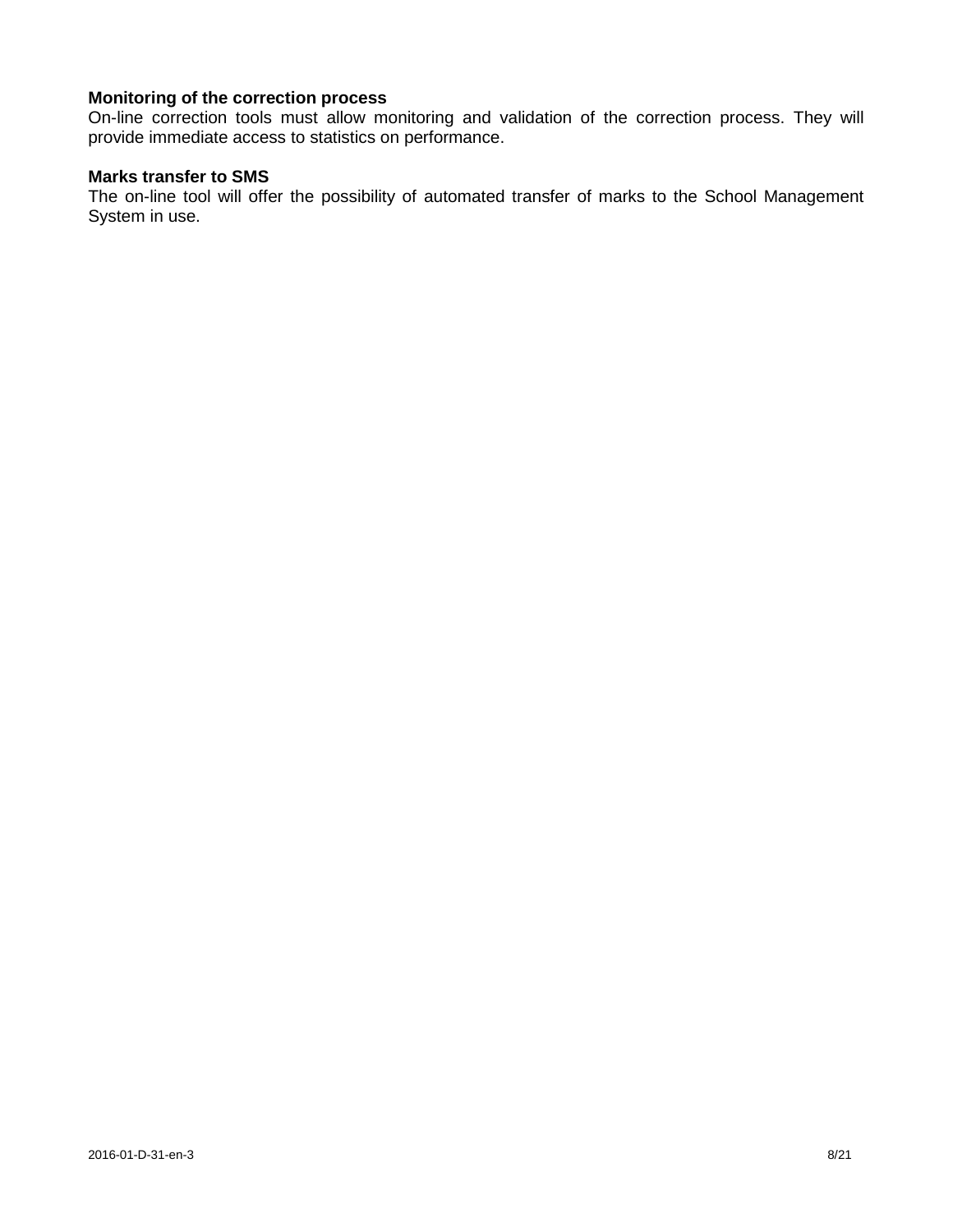# **3.- Implementation plan**

| <b>Periods</b>                       | <b>Steps</b>                                                                 | Who?                          |
|--------------------------------------|------------------------------------------------------------------------------|-------------------------------|
| <b>Research</b>                      | Identification of possible suppliers / Visits                                | <b>BAC Unit / IT Unit</b>     |
| <b>July 2015</b>                     | Contacts with organisations using on-line correction and marking tools (IBO, |                               |
| October 2015                         | AEFE)                                                                        |                               |
|                                      | Reviewing literature                                                         |                               |
| Agreeing on the principle of         | Submission of a paper exploring the convenience of on-line correction:       | BIS (opinion), JTC (info), BC |
| on-line correction                   | 2015-09-D-20-en-1 Moving towards the on-line correction of the European      | (opinion), BoG (adoption)     |
| Meetings Autumn 2015                 | Baccalaureate written examination scripts                                    |                               |
|                                      | <b>Discussion</b>                                                            |                               |
| <b>Providing further information</b> | Submission of paper 2016-01-D-31-en The on-line correction of the            | BIS (opinion), JTC (opinion), |
| Meetings February/ March 2016        | European Baccalaureate written examination scripts                           | BC (approval)                 |
| <b>Call for tender</b>               | Submission of paper 2016-01-D-31-en The on-line correction of the            | BoG (approval)                |
| April /May 2016                      | European Baccalaureate written examination scripts                           |                               |
|                                      | Publication of a call for tender document                                    | <b>OSGES</b>                  |
| <b>Purchasing</b>                    | Choice of tools                                                              | <b>OSGES</b>                  |
| August 2016                          | Purchasing operations / Contracts                                            | <b>OSGES</b>                  |
| October 2016                         | Acquisition of on-line tools                                                 | <b>OSGES</b>                  |
|                                      | Acquisition of the equipment (scanners                                       | <b>Schools</b>                |
| <b>Planning and Organisation</b>     | Integration of tools                                                         | Supplier / IT Unit            |
| October 2016                         | Identification of main participants in process in each centre (responsible   | <b>Schools</b>                |
| December 2016                        | members of staff and back-up for scanning and uploading process)             |                               |
|                                      | Presentation and delivery of process to key stakeholders and training of     | Supplier / BAC and IT Unit    |
|                                      | referents (teachers / administrative staff / external correctors)            |                               |
|                                      | Training of administrators (scanning, online-marking setup and management)   | Supplier                      |
| <b>Deployment and training</b>       | Initialization of system for training in centres and for test sessions       | Supplier / BAC Unit           |
| January 2017                         | Insertion of administrative elements (subjects, candidates, examiners, mark  | BAC Unit / IT Unit / Supplier |
| June 2017                            | schemes)                                                                     | <b>IT Unit</b>                |
|                                      | Insertion of information for correctors (correction instructions)            | Supplier / BAC Unit           |
|                                      | Transfer of login information to examiners and supervisors                   | Supplier / BAC Unit           |
|                                      | Setup and training for scanning personnel at schools                         | Supplier                      |
|                                      | Training of examiners and inspectors                                         | Supplier                      |
|                                      | Test and validation of scanning centres                                      | Schools / Supplier / BAC Unit |
|                                      | Test sessions in exam centres                                                |                               |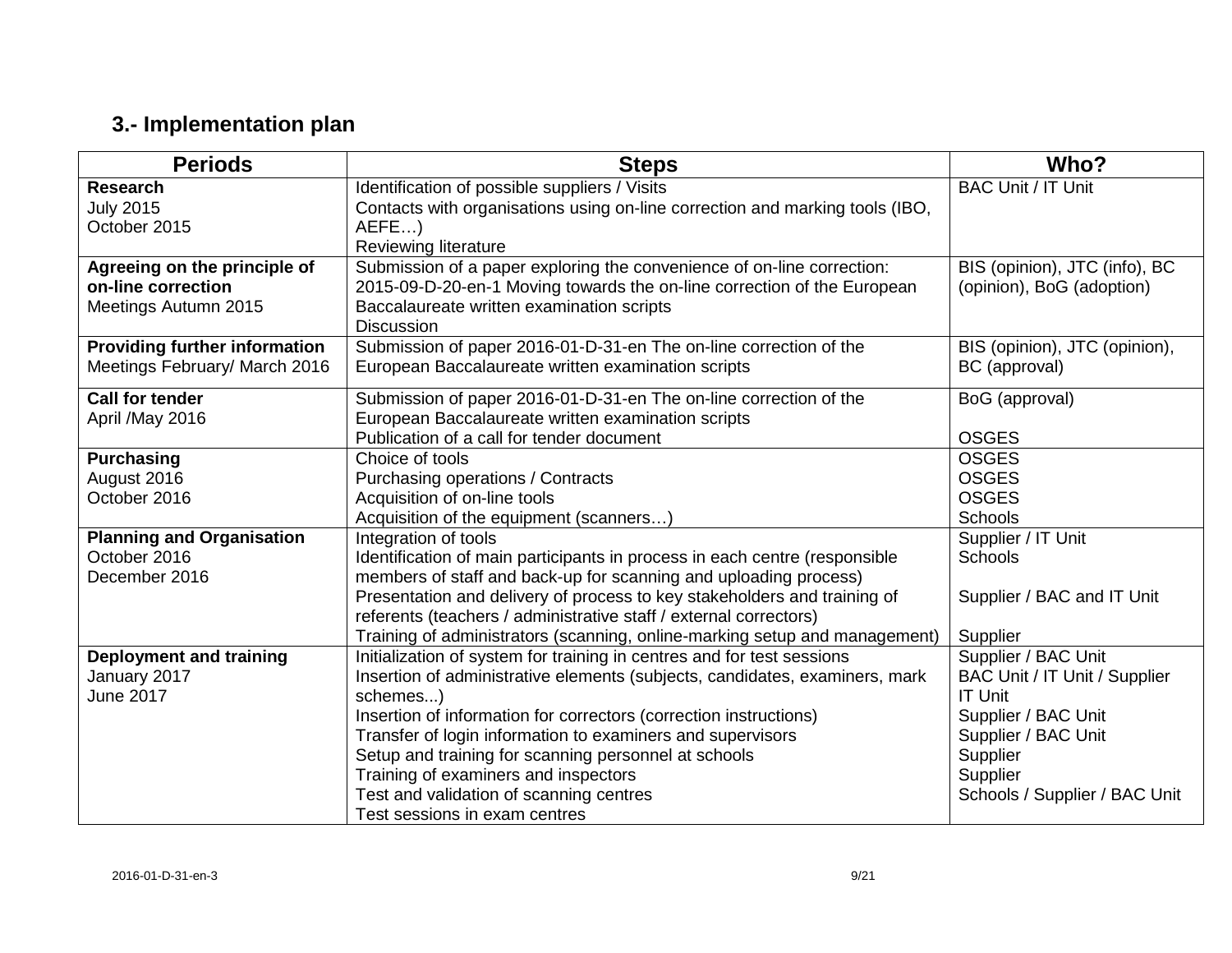| <b>Periods</b>    | <b>Steps</b>                                         | Who?                          |
|-------------------|------------------------------------------------------|-------------------------------|
| <b>Operations</b> | Insertion of information for correctors. Moderation. | Inspectors / BAC Unit         |
| June 2017         | Scanning and transfer of scripts onto platform       | Centres                       |
| <b>July 2017</b>  | Online marking and monitoring of digitized scripts   | Correctors                    |
|                   | Organization of final validation process             | Inspectors / BAC Unit         |
|                   | Extraction of test results and archives              | Supplier / IT Unit / BAC Unit |
|                   |                                                      |                               |

## **3.1.- Special transitory measure for European Baccalaureate 2017 to avoid risks.**

For the first European Baccalaureate session (2017) to be corrected with the on-line tool both correction systems, i.e., the traditional one and the new on-line correction system could overlap and run at the same time if problems happened.

Scripts will be scanned at each school right after the end of each examination. They will be assigned immediately to the external correctors who may start correction immediately at a distance. Should any problem occur with the online correction tool, the paper scripts will then be sent by post to the correction centre(s) so as to assure that correction could still happen on the paper scripts at the correction centre(s). A maximum of 4 days may be still allocated to attend the correction centre(s) depending on the number of scripts to correct. Correction will be finalised and validated at the correction centre(s) following the instructions of the inspectors.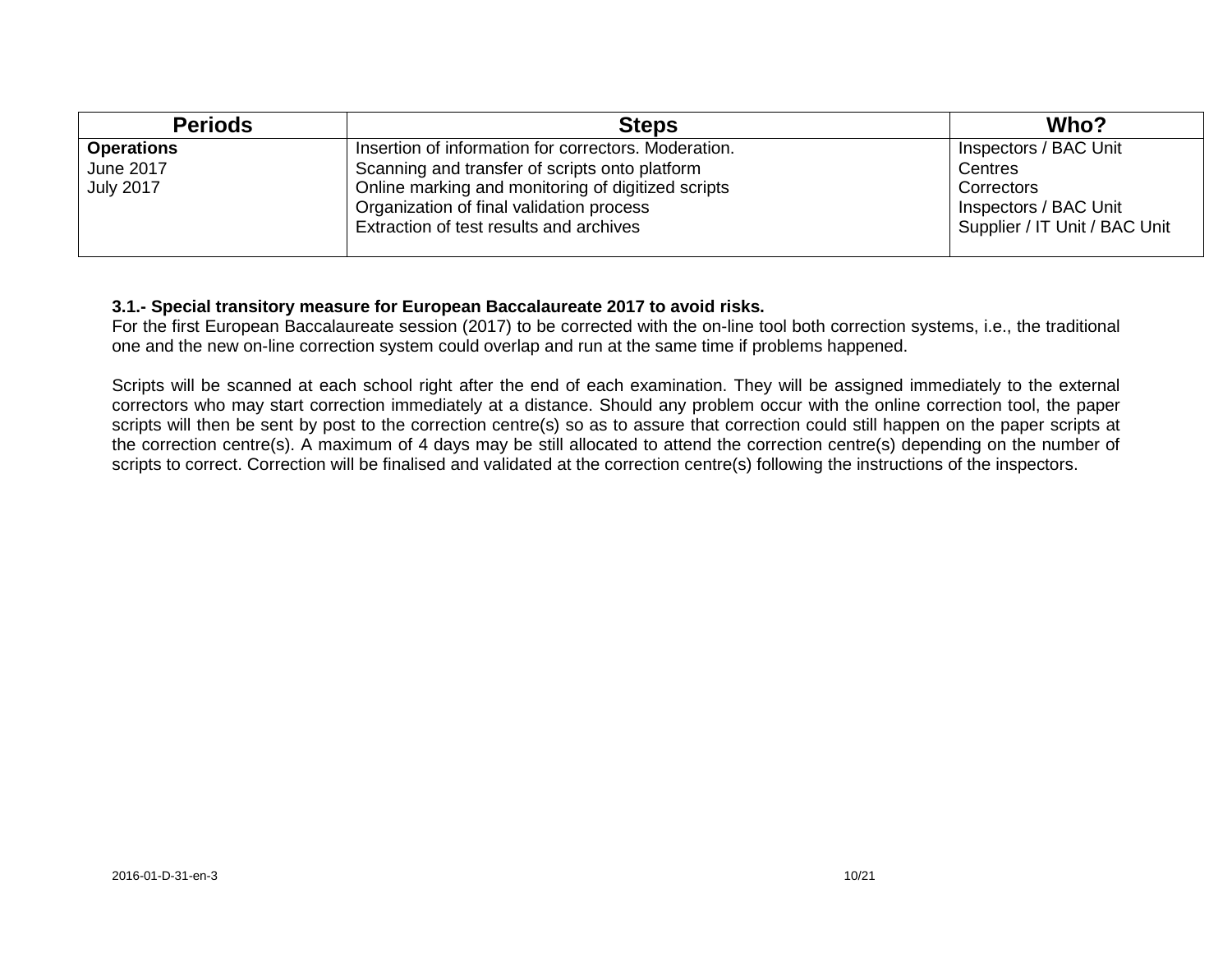## **4.- Training.**

## **4.1.- Office of the Secretary General**

The designated members of the IT Unit at the Office of the Secretary General will receive a comprehensive training so that:

- they may perform second level escalation troubleshooting, installation, configuration and maintenance tasks.
- they may introduce the new tool in the IT environment of the European Schools and verify the correct exchange of data with the other applications in the IT environment of the European **Schools**

The members of the European Baccalaureate Unit will receive a comprehensive training on all modules with a special focus on the administration module.

The supplier will assist the European Baccalaureate Unit with the customization of all necessary roles, parameters, etc. and with the transfer and introduction of the necessary data. These operations and training will take place from October to December 2016.

In January 2017 a mock exercise with Pre-Baccalaureate examinations will take place.

During the European Baccalaureate session 2017, the supplier will assist the European Baccalaureate Unit in all necessary tasks. The supplier will appoint a project manager to coordinate all implementation tasks and to assure success.

### **4.2.- Administrative staff at the schools.**

Administrative staff at the schools are mainly concerned with the scanning and uploading of the scripts.

The supplier will assure the training of the users. The supplier must prepare a comprehensive manual, an on-line training tool and dispose of a help-line to be used as second level of escalation for troubleshooting all this at least in 2 of the following languages (EN, FR, DE).

The supplier will give the schools' IT departments all necessary information and training on the technical details so that they may act as first escalation level for assistance and troubleshooting.

The scanning trainings will take place in the schools using their equipment. Schools in the same city or close by may be grouped together for the training actions. This part of the training should happen in December 2016 / early January 2017.

In January 2017 a mock exercise with Pre-Baccalaureate examinations will take place.

### **4.3.- The inspectorate**

The inspectors will receive all necessary training on the correction module. They will have a different role from the correctors since they will be allowed moderation capacities. They will also receive a basic overview of the administration module in regards to the parameters for which they may decide to request customization.

The correction module will be provided of an on-line training tool. Around the Board of Inspectors Secondary of October and/or February there will be specific training actions for inspectors in Brussels.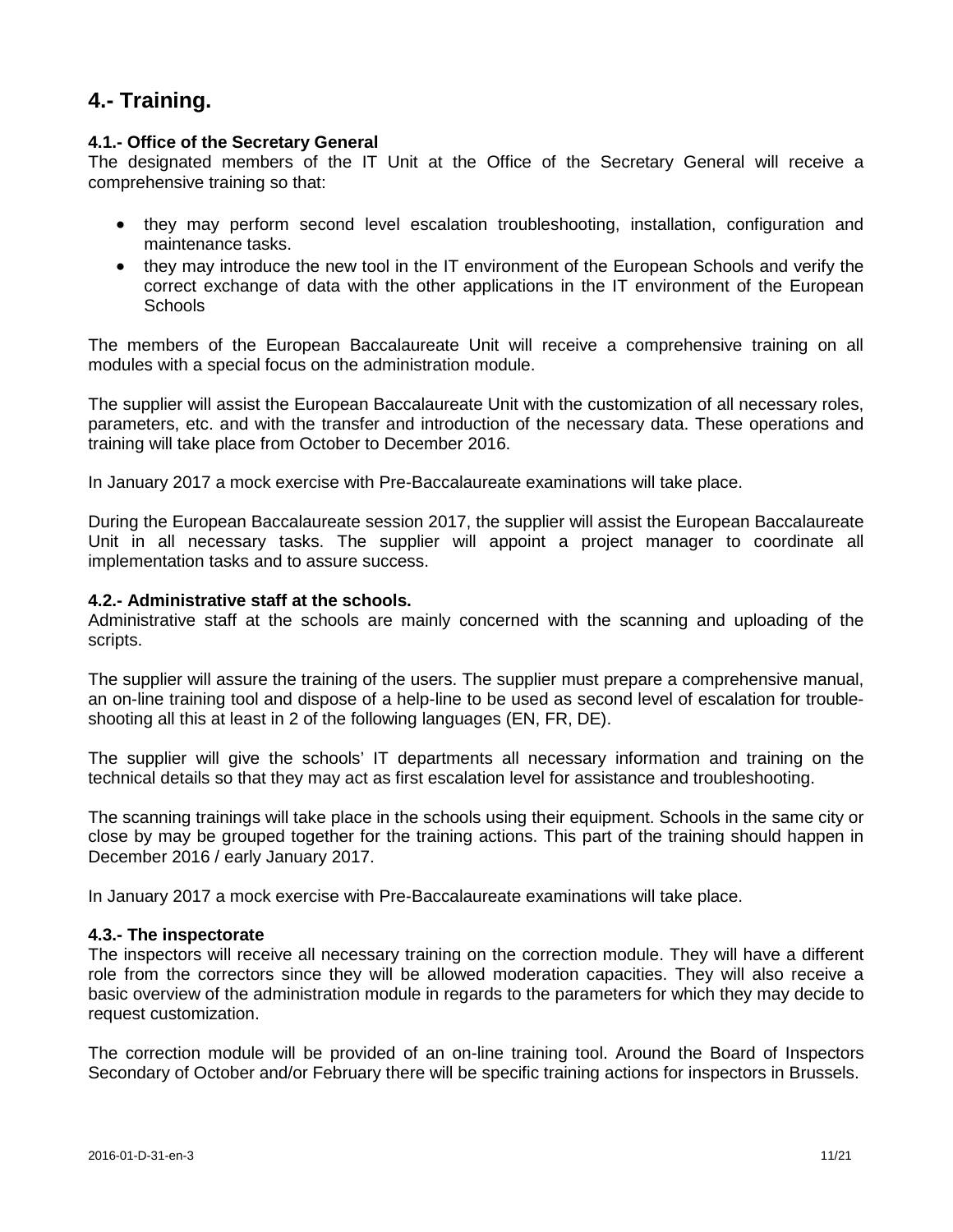## **4.4..- The teachers**

The teachers will be able to access an on-line training module.

During the correction of the Pre-Baccalaureate examinations a mock exercise will be organised which will serve as hands-on training. These training actions will take place in the schools. Schools in the same city or close by may be grouped together for the training actions.

During the Baccalaureate examinations the European Baccalaureate Unit and the supplier will assure assistance to the teachers.

## **4.5.- The external examiners.**

The external examiners will be able to access an on-line training module. They may also participate in the Pre-Baccalaureate mock exercise.

During the Baccalaureate examinations they will be trained and assisted at the correction centres by the supplier and the European Baccalaureate Unit.

## **5.- Support**

The IT Unit will manage all issues linked with the European School's IT infrastructure (network, hardware, software):

- Installation of software
- Desktop, scanners
- Network
- $\bullet$  …

At each School:

- Local IT services will be the support for the IT infrastructure (Network, Hardware and installation of the software)
- BAC Super Key User will be the support for the local correctors and the interface between teachers and the European Baccalaureate Unit.

At the Office of the Secretary General:

- The IT Unit will manage all IT infrastructure and collaborate with each local IT team.
- The IT Unit will collaborate with the provider to install the software & updates
- The IT Unit will support the European Baccalaureate Unit to establish and provide process protocols and guidelines…
- The European Baccalaureate Unit will support all inspectors and external correctors
- The European Baccalaureate Unit will manage all change requests, test the changes and validate them, with the support of the IT Unit.

The supplier will assist, support and troubleshoot at all levels.

### **5.1.- Temporary Support officer**

The Office of the Secretary General will engage temporarily a support officer to assist with the implementation during the first European Baccalaureate session. The estimated period will be January to June 2017.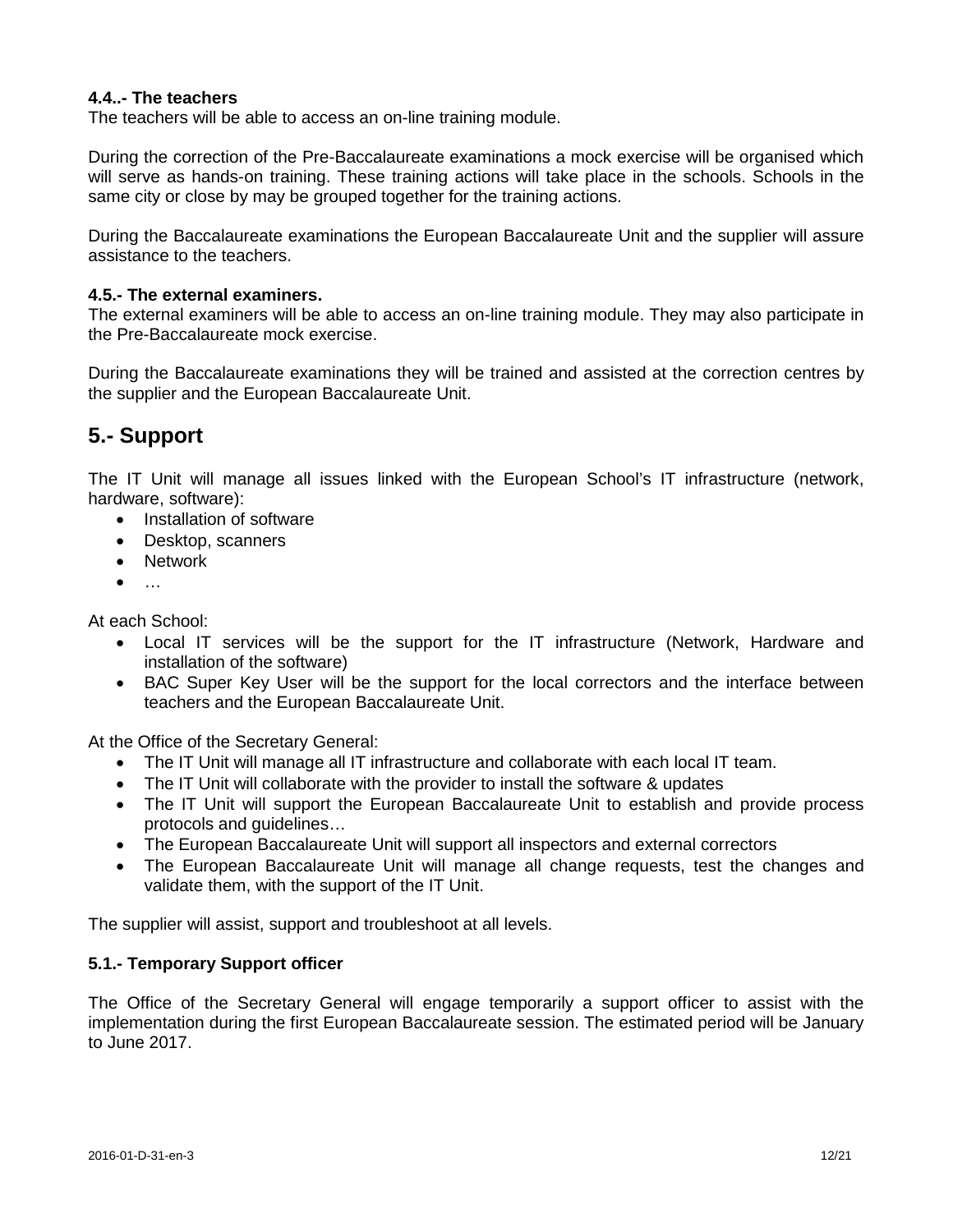## **6.- Cost estimation of the implementation of on line correction**

The market research carried out indicates that starting up this project would entail the following range of costs depending on the supplier(s) chosen:

## **Scanners**

Scanning recto/verso, different standard sizes (A3, A4) …

Prices range between €3.200 - €8.000 per examination centre.

The IT Unit will instruct the schools on the purchase procedure and the most suitable options depending on the number of copies that each school has to scan per session

Schools are strongly recommended to purchase a back-up scanner

The cost for purchasing scanners will be engaged by each examination centre.

Approximate life-span of scanners around 10 years.

### **Temporary Support officer (6 months: January-June 2017)**

This may have an estimated cost of around  $\epsilon$  40.000

### **On-line tools.**

Yearly subscription to services including the use of the platform, basic set-up and check-up operations, hosting, hosting management, technical assistance, fee per processed script…

|                                       |         | Maximum |
|---------------------------------------|---------|---------|
| Subscription                          | €30.000 | €40.000 |
| Cost per script<br>$X$ 10.000 scripts |         | €20.000 |

Number of scripts is calculated, approximate number of candidates multiplied by 5 written examinations.

€2 processing fee per script is a maximum price.

Subscription cost and processing price per script will be important award criteria.

### **Project management**

Setting up of all first year operations Assistance with planning and implementation

#### **First year**

|                | <b>Days</b> | <b>Price</b> |
|----------------|-------------|--------------|
| Minimum        | 1 Д         | €16.800      |
| <b>Maximum</b> | or          | €24.000      |

### **Second year**

|                | יונר -<br>. .<br>υu | $\mathop{{\bf \text{!}}\nolimits}$ rice |
|----------------|---------------------|-----------------------------------------|
| <b>Maximum</b> | ັ                   | $\sim$ $\sim$<br>-<br>◡                 |

#### **Following years**

| Davs<br>-- | <b>Price</b> |
|------------|--------------|
| . .        | $\sim$ טטט   |

Project management rate is calculated at  $\epsilon$ 1.200 / day for on-site actions. This covers travel, accommodation, subsistence and all other expenses.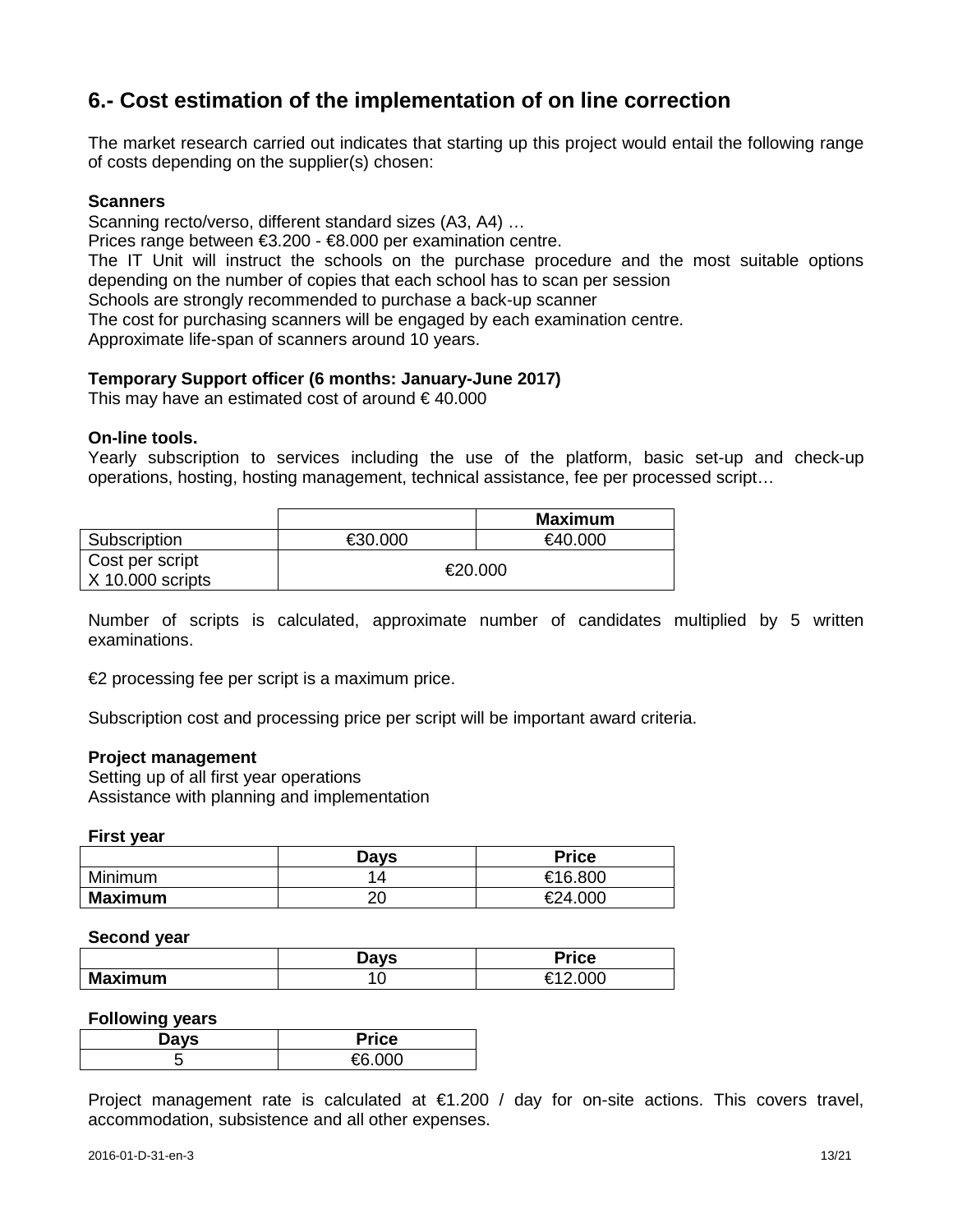### **Training**

|                              | <b>First year</b> | Second year            | <b>Following years</b> |
|------------------------------|-------------------|------------------------|------------------------|
| Training administration      | 5 days            | 5 days                 | 5 days                 |
| <b>BAC Unit</b>              | €6.000            | €6.000                 | €6.000                 |
| Training scanning            | 20 days           | 10 days (20 half days) | ---                    |
|                              | €24.000           | €12.000                |                        |
| Training inspectors          | 10 days           | 5 days                 | 2 days                 |
|                              | €12.000           | €6.000                 | €2.400                 |
| Training external correctors | 10 days           | 5 days                 | 2 days                 |
|                              | €12.000           | €6.000                 | €2.400                 |
| Training teachers            | 20 days           | 10 days (20 half days) | $- - -$                |
|                              | €24.000           | €12.000                |                        |
| Total:                       | €78.000           | €42.000                | €10.800                |

Training rate is calculated at €1.200 / day for on-site actions. This covers travel, accommodation, subsistence and all other expenses.

Training for the first and second year bears an stronger focus on technical aspects of the use of the tool. Training in following years bear an stronger focus on quality assurance of assessment.

### **Overall cost**

### **First year**

|                    |          | <b>Maximum</b> |
|--------------------|----------|----------------|
| Support officer    | €40.000  | €40.000        |
| Subscription       | €30.000  | €40.000        |
| <b>Scripts</b>     | €20.000  | €20.000        |
| Project management | €16.800  | €24.000        |
| Training           | €78.000  | €78.000        |
|                    | €184.800 | €206.000       |

### **Second year**

|                    |          | <b>Maximum</b> |
|--------------------|----------|----------------|
| Support officer    | --       | --             |
| Subscription       | €30.000  | €40.000        |
| <b>Scripts</b>     | €20.000  | €20.000        |
| Project management | €12.000  | €12.000        |
| Training           | €42.000  | €42.000        |
|                    | €104.000 | €114.000       |

### **Following years**

|                    |         | <b>Maximum</b> |
|--------------------|---------|----------------|
| Support officer    | --      | --             |
| Subscription       | €30.000 | €40.000        |
| <b>Scripts</b>     | €20.000 | €20.000        |
| Project management | €6.000  | €6.000         |
| Training           | €10.800 | €10.800        |
|                    | €66.800 | €76.800        |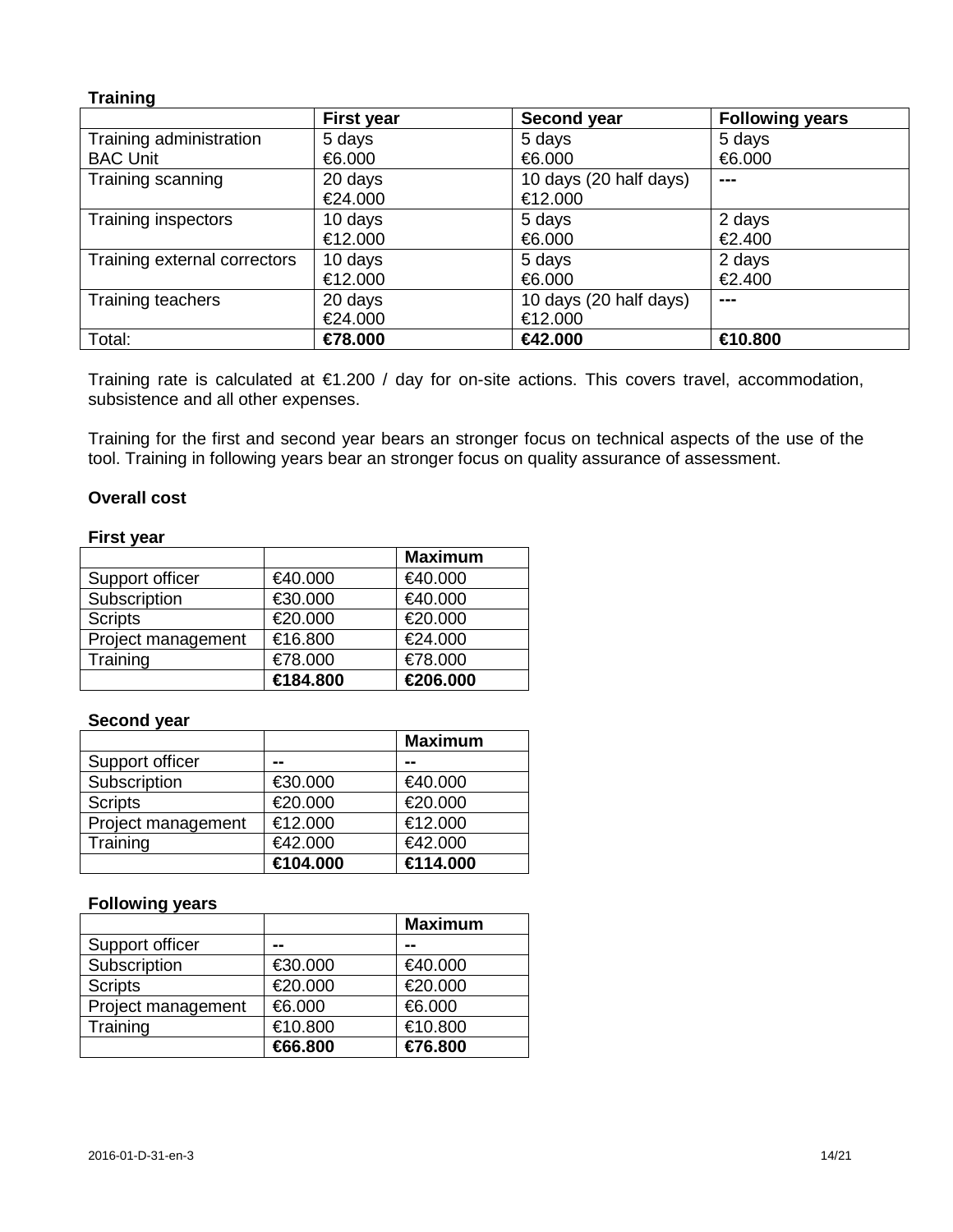## **Cost neutrality**

|                         | <b>Minimum cost</b> | <b>Maximum cost</b> |
|-------------------------|---------------------|---------------------|
| ∗ St<br>vear            | €184.800            | €206.000            |
| 2 <sup>nd</sup><br>year | €104.000            | €114.000            |
| year                    | €66.800             | €76.800             |
| vear                    | €66.800             | €76.800             |
|                         | €424.400            | €469.600            |

Currently the cost of the correction of the examinations is around  $\epsilon$ 320.000 out of which approximately two thirds are for travel and daily allowances (accommodation, subsistence…) By having a blended and decentralised model, we estimate that those expenses can be cut by approximately half. Therefore, we expect savings of around €100.000 per year, which means that the project would be cost neutral between years 4 and 6.

## **7.- Compensation of external examiners**

Nowadays, the compensation of external examiners is calculated by a day of work. The daily allowance was established at €148.74. The number of scripts to correct per day is 12 for Language 1, Language 1 Advanced, Language 2, Language 2 Advanced and Philosophy. This same number applies when an external examiner corrects 2 different scientific subjects (Mathematics, Physics, Biology, Chemistry and Economics).

For the rest of the cases the number of scripts to correct per day is 15. 1 Music portfolio equals 1 script.

This rate has remained unchanged since 2001 but, despite that, it is still competitive if we compare it with the rates paid to correct high-stakes (secondary leaving certificate) examinations in international organisations or national systems.

Therefore, based on the current rate, we propose to establish for the European Baccalaureate session 2017 the following fees per corrected paper:

 $\epsilon$ 12.5 for cases where the number of scripts to correct per day is 12  $\epsilon$ 10 for cases where the number of scripts to correct per day is 15

Based on the total amount for correction for European Baccalaureate session 2016 would be:

4.006 scripts  $x \in 12.5 = \text{\textsterling}50.075$ 5.485 scripts  $x \in 10 = 54.820$ Total= **€115.025**

On a blended model the external correctors will be invited to a face-to-face meeting at the correction centre(s) with the inspectorate. The focus of those meetings will be training and quality assurance of assessment. Travel and the established daily subsistence expenses for the days they are invited to attend will be covered at the established rate of €175.80. This will be the only allowance paid for faceto-face meetings.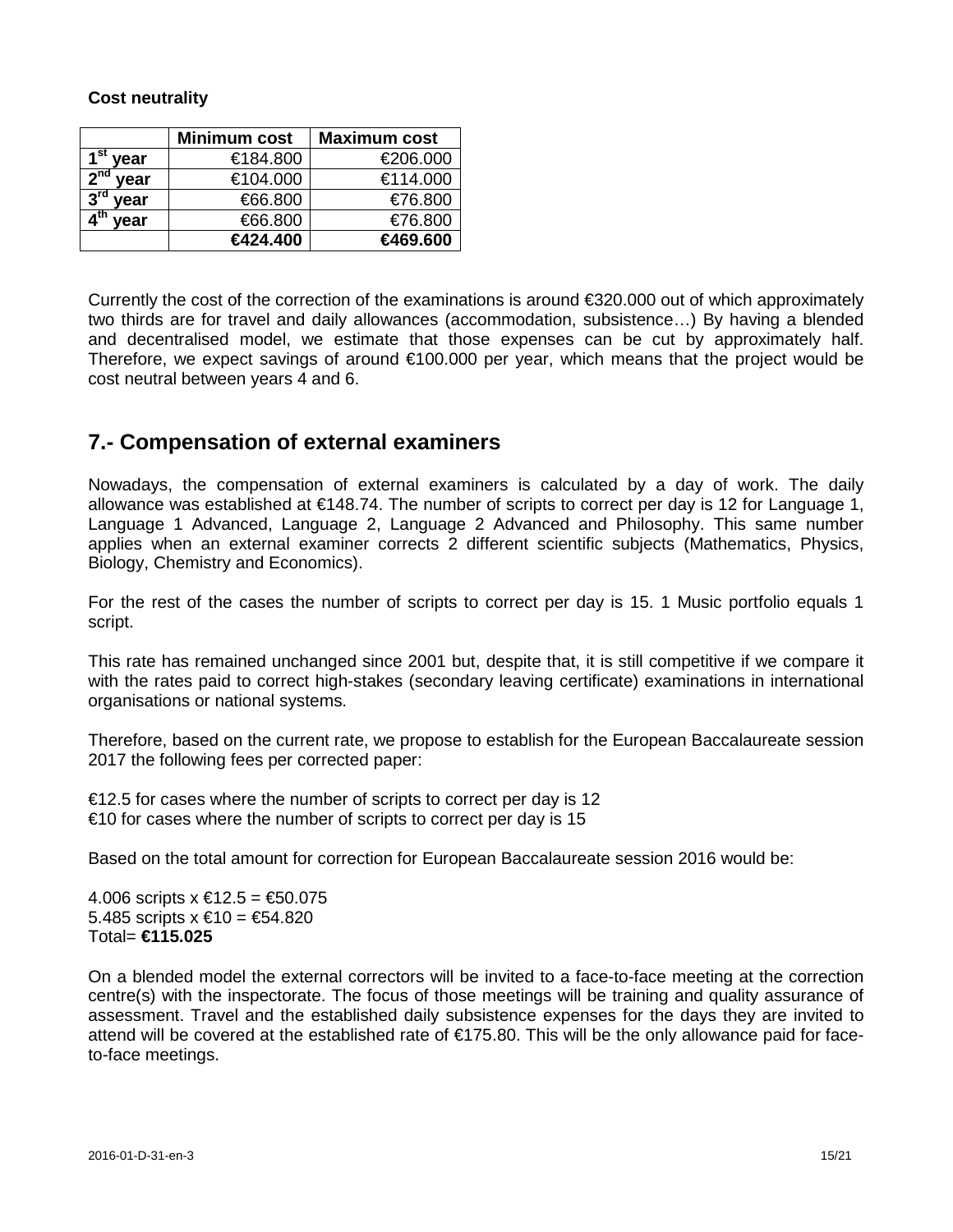## **9.- Remote correction**

Remote correction through the Learning Gateway has been happening since 2009. Subjects with a number of scripts to correct smaller than 15 or only with a single corrector can be fully corrected at a distance without the need of a face-to-face meeting.

The minimum compensation paid will equal the daily allowance established at €148.74.

## **10.- Inspectors' dedication**

Inspectors will be allocated a maximum of 4 days to monitor on-line correction, depending on the number of scripts they are responsible for. These days will be immediately after the Board of Inspectors in June. From these 4 days, a maximum of 2 days will be used for the face-to-face meetings with the external corrector, the other 2 days for remote consultations.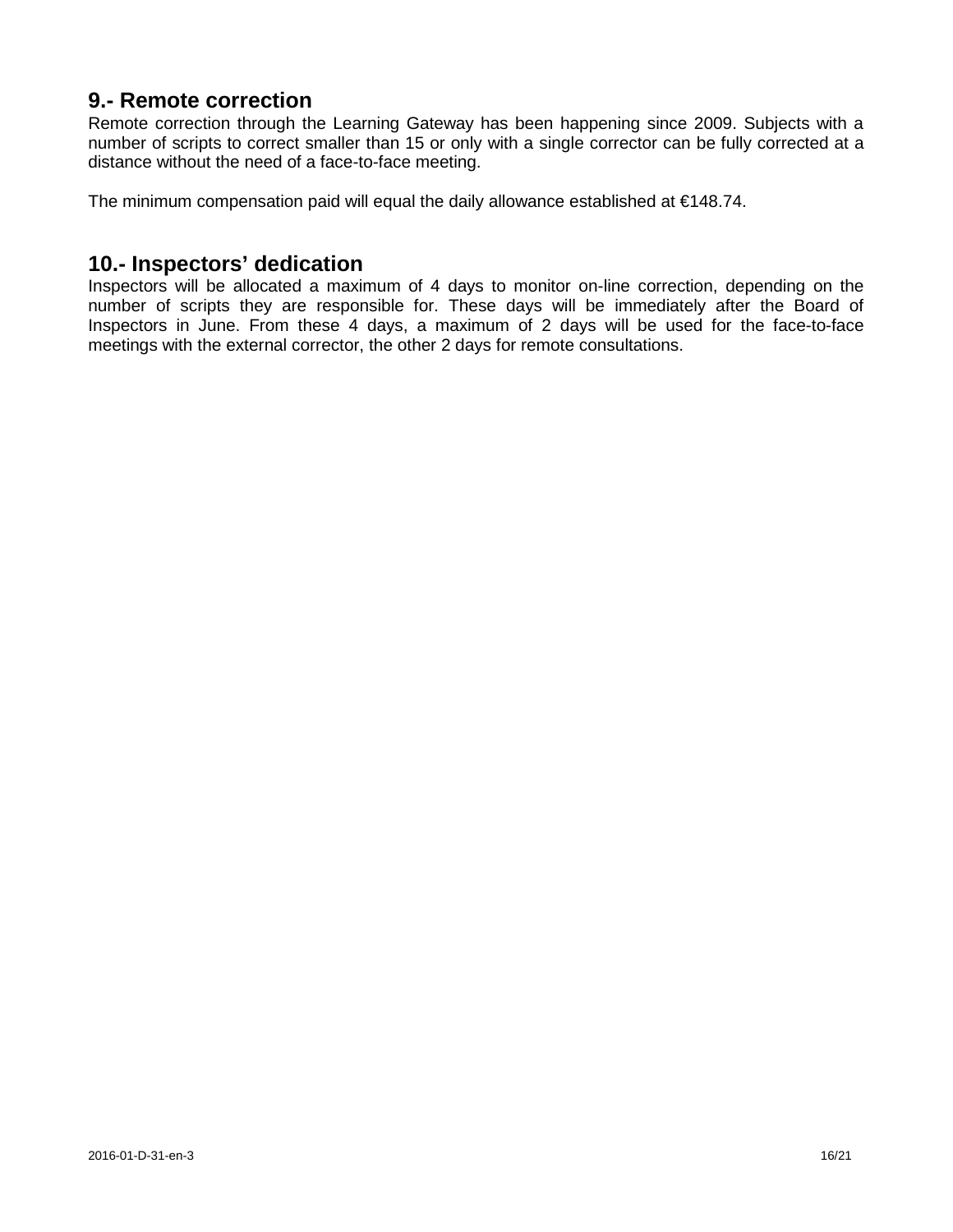## **Opinion of the Board of Inspectors**

The BIS expressed a favourable opinion about the implementation plan proposed in the paper. Some concerns were expressed regarding two issues

a)the possible increase in the Inspectors' workload and availability

b)the possible loss of expertise if some of the currently engaged correctors declined to collaborate

The inspectors were reassured that the concerns expressed above would be taken into consideration and dealt with accordingly.

## **Opinion of the Joint Teaching Committee**

The Joint Teaching Committee expressed a favourable opinion on the implementation plan proposed in the paper. Interparents were concerned that problems during the correction phase could lead to late delivery of the European Baccalaureate marks. The teachers also expressed some concerns relating to the training required to be able to make efficient use of the tool. Both parents and teachers proposed that if any problems arose during the implementation timeframe, the roll-out phase of the project might be postponed until the 2018 European Baccalaureate session.

The Joint Teaching Committee was reassured that all necessary efforts would be made to implement the project, avoiding all risks, especially the late delivery of marks. Indeed, if the timeframe could not be adhered to safely, the project's roll-out could be postponed until the 2018 European Baccalaureate session.

## **Opinion of the Budgetary Committee**

The Budgetary Committee scrutinized and approved the document 2016-01-D-31-en-2.

## **Proposal to the Board of Governors**

The Board of Governors is requested to scrutinize the present document (**2016-01-D-31-en-3**) and to approve it.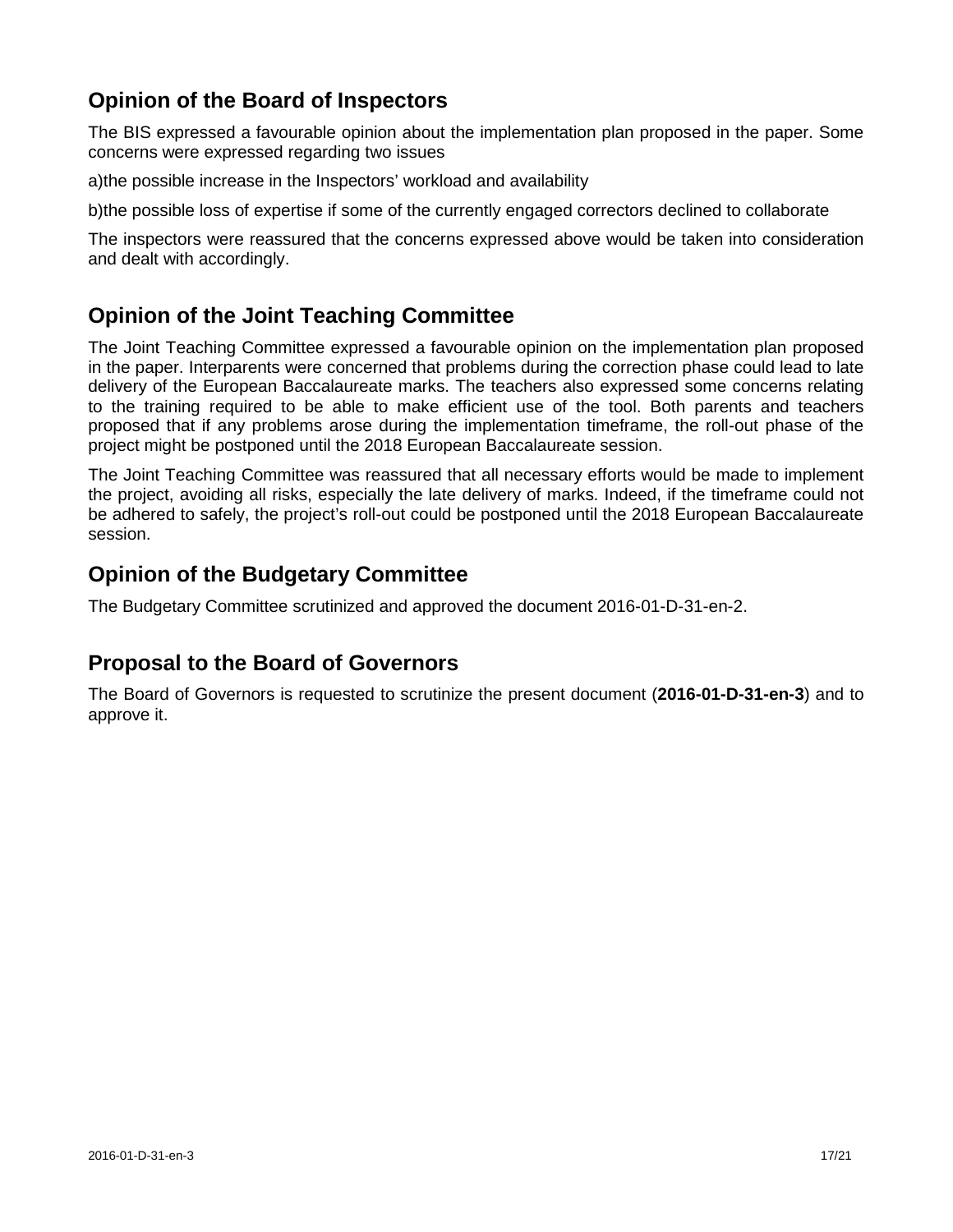# **Annex I**

## **Bibliography and references**

AEFE (2011) Dématérialisation des corrections des épreuves écrites du baccalauréat: un projet d'envergure précurseur. [http://www.aefe.fr/vie-du-reseau/toute-lactualite/dematerialisation-des](http://www.aefe.fr/vie-du-reseau/toute-lactualite/dematerialisation-des-corrections-des-epreuves-ecrites-du-baccalaureat-un-projet-denvergure)[corrections-des-epreuves-ecrites-du-baccalaureat-un-projet-denvergure](http://www.aefe.fr/vie-du-reseau/toute-lactualite/dematerialisation-des-corrections-des-epreuves-ecrites-du-baccalaureat-un-projet-denvergure)

AEFE (2014) Près de 6 000 bacheliers bénéficient de la dématérialisation de la correction des copies en 2014 [http://www.aefe.fr/vie-du-reseau/toute-lactualite/pres-de-6-000-bacheliers-beneficient-de-la](http://www.aefe.fr/vie-du-reseau/toute-lactualite/pres-de-6-000-bacheliers-beneficient-de-la-dematerialisation-de-la-correction-des-copies-en-2014)[dematerialisation-de-la-correction-des-copies-en-2014](http://www.aefe.fr/vie-du-reseau/toute-lactualite/pres-de-6-000-bacheliers-beneficient-de-la-dematerialisation-de-la-correction-des-copies-en-2014)

AEFE (2015) La correction dématérialisée des copies du bac se généralise dans le réseau : plus de 25 000 des 30 000 candidats concernés [http://www.aefe.fr/vie-du-reseau/toute-lactualite/la-correction](http://www.aefe.fr/vie-du-reseau/toute-lactualite/la-correction-dematerialisee-des-copies-du-bac-se-generalise-dans-le-reseau-plus-de-25-000-des-30)[dematerialisee-des-copies-du-bac-se-generalise-dans-le-reseau-plus-de-25-000-des-30](http://www.aefe.fr/vie-du-reseau/toute-lactualite/la-correction-dematerialisee-des-copies-du-bac-se-generalise-dans-le-reseau-plus-de-25-000-des-30)

Black, P. et alii (2012) High-stakes Examinations to Support Policy Design, development and implementation. *Educational designer. Journal of the international society for design and development in education*.

[http://www.educationaldesigner.org/ed/volume2/issue5/article16/pdf/ed\\_2\\_5\\_ISDDE\\_12.pdf](http://www.educationaldesigner.org/ed/volume2/issue5/article16/pdf/ed_2_5_ISDDE_12.pdf)

Miller, S.; Harrington, S. (2014) The end of Maslow's hammer – or how to fit the assessment to the skill. International Association for Educational Assessment. [http://www.iaea.info/documents/paper\\_371f40b5.pdf](http://www.iaea.info/documents/paper_371f40b5.pdf)

Tisi, J. et alii (2013) *A review of literature on marking reliability research*. Nfer – Ofqual <https://www.nfer.ac.uk/publications/MARK01/MARK01.pdf>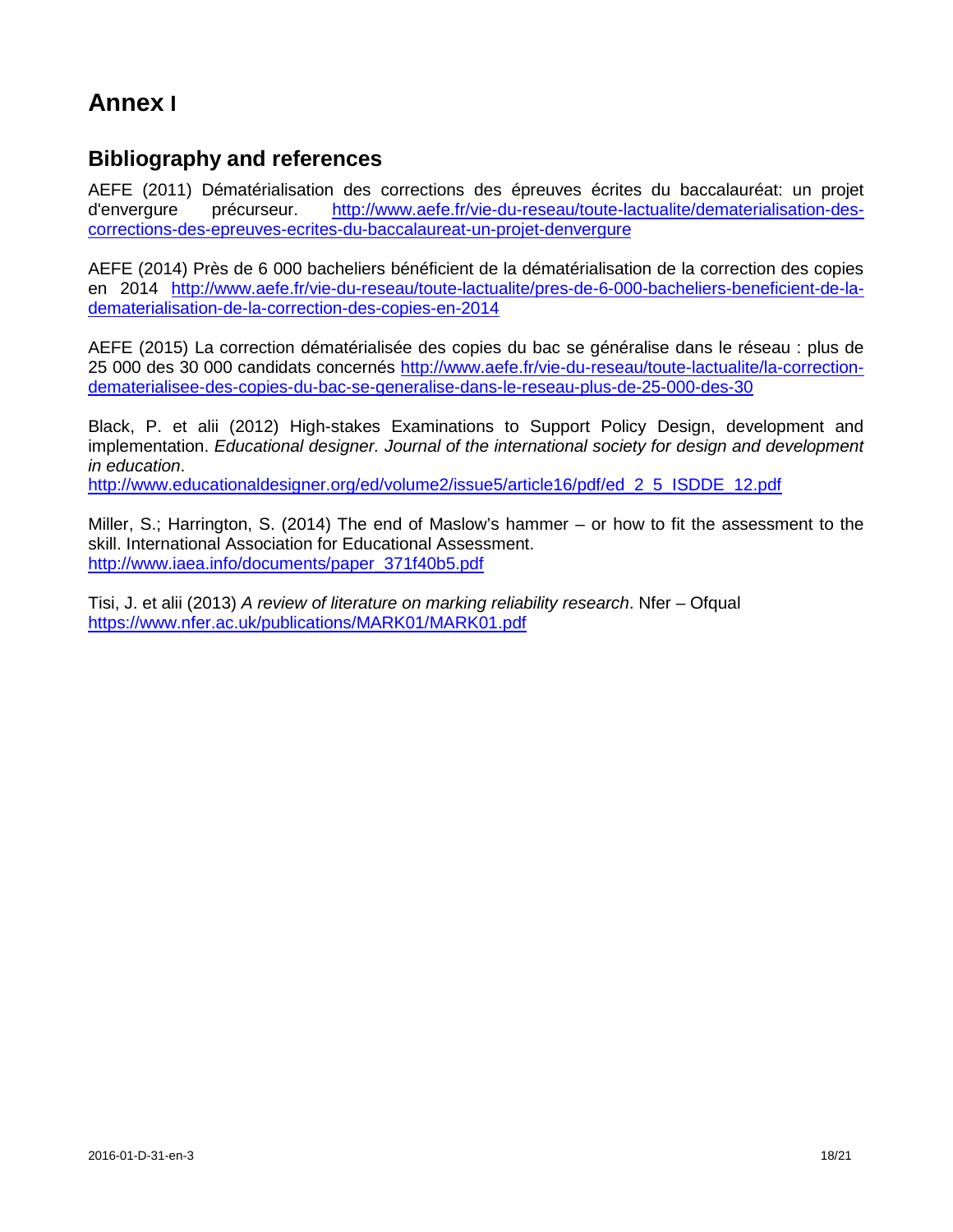## **Annex II Example of decentralised correction centres**

This is only a simulation of how decentralised correction could be organised for Baccalaureate session 2017. All correction centres would be European Schools. The correctors already performing distance correction would continue correcting from home.

|   | <b>9 Correction Centres</b>              | <b>Estimation of</b><br>number of correctors<br>per centre |
|---|------------------------------------------|------------------------------------------------------------|
|   | <b>ALICANTE</b>                          | 8                                                          |
| 2 | <b>BRUSSELS 1</b>                        | 40                                                         |
| 3 | <b>BRUSSELS 2</b>                        | 32                                                         |
| 4 | <b>BRUSSELS 3</b>                        | 32                                                         |
| 5 | <b>BRUSSELS 4</b>                        | 46                                                         |
| 6 | FRANKFURT or any other school in Germany | 14                                                         |
| 7 | <b>MOL or BERGEN</b>                     | 9                                                          |
| 8 | <b>VARESE</b>                            | 8                                                          |
| 9 | <b>DISTANCE CORRECTION (from home)</b>   | 33                                                         |
|   | TOTAL                                    | 222                                                        |

Each inspector responsible for a subject would be assigned to a correction centre, where the external correctors would attend depending also on the subjects. Subjects, external correctors and inspectors responsible for a subject are assigned to a correction centre based on the principle of efficiency. For example, in the European School of Alicante we would have all external correctors dealing with all levels of Spanish language and the inspector responsible for Spanish. Art in Spanish would continue being corrected in Alicante, as that has been the case already for a number of years.

In 6 and 7 in the table above, the choice of correction centre would be made by considering the same principle of efficiency and with the agreement of the inspector(s) responsible for subjects assigned to those correction centres.

In Brussels, we have made a distribution in 4 schools, but it would be also possible to group correction centres, even maintain Brussels I as a central correction centre.

In the following table we show a simulation of a possible distribution of subjects in correction centres (based on the 2015 baccalaureate session situation).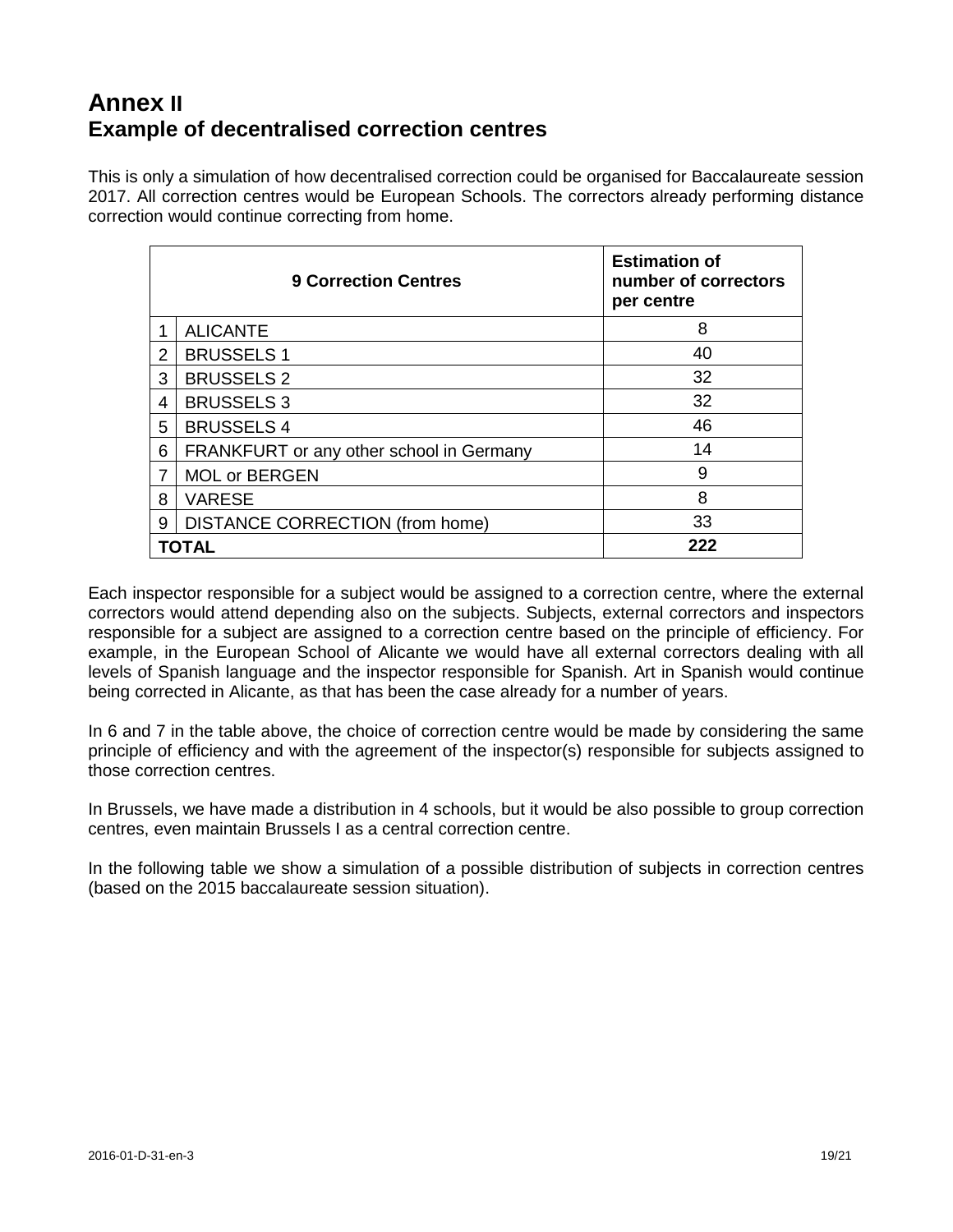| <b>Correction</b><br>centres                             | <b>Subject</b>                    | <b>LANGUAGES</b>       | <b>Number of</b><br><b>Correctors</b> | <b>TOTAL</b><br>number of<br><b>Correctors</b> |
|----------------------------------------------------------|-----------------------------------|------------------------|---------------------------------------|------------------------------------------------|
| <b>ALICANTE</b>                                          | <b>ART</b>                        | ES                     | $\mathbf{1}$                          | 8                                              |
|                                                          | $L1-$                             |                        | $\overline{2}$                        |                                                |
|                                                          | $L1-L2$                           |                        | $\mathbf{1}$                          |                                                |
|                                                          | $L3-L4$                           |                        | $\overline{4}$                        |                                                |
|                                                          | <b>ART</b>                        | DE, EN, FR             | 4                                     | 40                                             |
| <b>BRUSSELS 1</b>                                        | $L1-$                             |                        | 8                                     |                                                |
|                                                          | L1-L1 ADV                         |                        | $\overline{4}$                        |                                                |
|                                                          | $L1-L2-L4$                        |                        | $\mathbf{1}$                          |                                                |
|                                                          | $L1-L3-L4$                        |                        | 1                                     |                                                |
|                                                          | $L2-$                             | DA, EL, EN, FI, PL, SV | 13                                    |                                                |
|                                                          | <b>L2 ADVANCED</b>                |                        | $\mathbf{1}$                          |                                                |
|                                                          | L2-L2 ADV                         |                        | 3                                     |                                                |
|                                                          | $L2-L3$                           |                        | $\mathbf{1}$                          |                                                |
|                                                          | $L3-$                             |                        | $\overline{4}$                        |                                                |
|                                                          | <b>BIOLOGY 4P</b>                 | <b>ALL</b>             | 10                                    | 32                                             |
| <b>BRUSSELS 2</b>                                        | <b>CHEMISTRY</b>                  |                        | 12                                    |                                                |
|                                                          | <b>HISTORY 4P</b>                 | DE, EN, FR             | 8                                     |                                                |
|                                                          | $L1-$                             | PT                     | 1                                     |                                                |
|                                                          | $L1-L3-L4$                        |                        | $\mathbf{1}$                          |                                                |
|                                                          | <b>ECONOMICS</b>                  | <b>ALL</b>             | $6\phantom{1}$                        | 32                                             |
| <b>BRUSSELS 3</b>                                        | <b>GEOGRAPHY 4P</b>               | DE, EN, FR             | 6                                     |                                                |
|                                                          | $L1-$                             | BG, FR                 | $\boldsymbol{9}$                      |                                                |
|                                                          | L1-L1 ADV                         | <b>FR</b>              | $\mathbf 1$                           |                                                |
|                                                          | $L2-$                             |                        | $\overline{7}$                        |                                                |
|                                                          | L2 ADVANCED-L3                    |                        | $\mathbf 1$                           |                                                |
|                                                          | $L2-L3$                           |                        | $\mathbf 1$                           |                                                |
|                                                          | $L3-L4$                           |                        | $\mathbf 1$                           |                                                |
| <b>BRUSSELS 4</b>                                        | MATHS 3P                          | <b>ALL</b>             | $\overline{\mathcal{A}}$              | 46                                             |
|                                                          | MATHS 3P & 5P                     |                        | 27                                    |                                                |
|                                                          | MATHS 3P & 5P &<br><b>PHYSICS</b> |                        | $\overline{2}$                        |                                                |
|                                                          | MATHS 5P                          |                        | $\overline{2}$                        |                                                |
|                                                          | <b>PHYSICS</b>                    |                        | 11                                    |                                                |
| <b>FRANKFURT</b><br>or any other<br><b>ES in Germany</b> | $L1-$                             | DE                     | 5                                     | 14                                             |
|                                                          | L1-L1 ADV                         |                        | $\mathbf{1}$                          |                                                |
|                                                          | $L2-$                             |                        | 5                                     |                                                |
|                                                          | L2 ADVANCED-L3-L4                 |                        | $\mathbf{1}$                          |                                                |
|                                                          | $L3-L4$                           |                        | $\mathbf 1$                           |                                                |
|                                                          | MUSIC 4P                          | DE, EN                 | 1                                     |                                                |